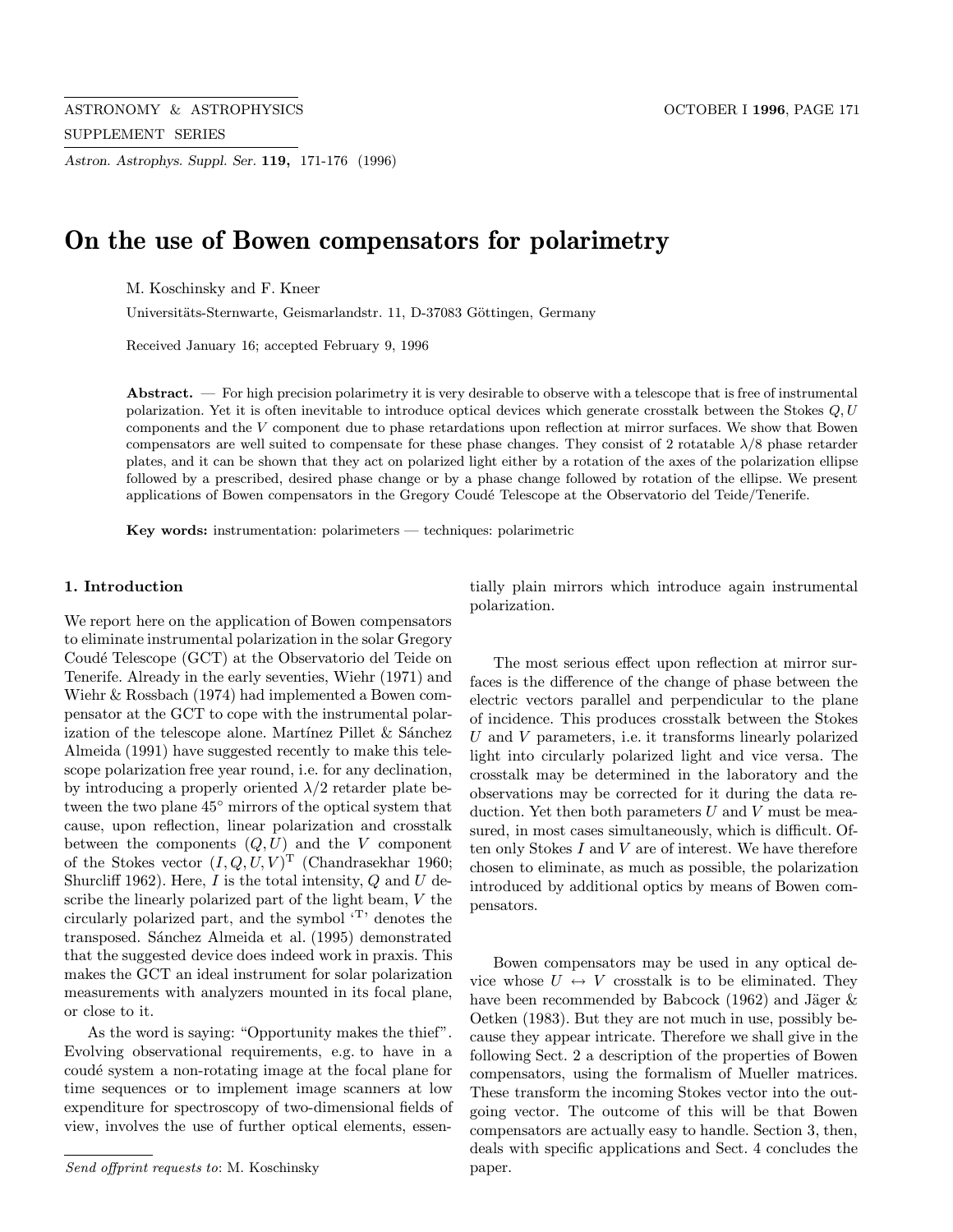#### 2. The Bowen compensator

A Bowen compensator consists of two linear phase retarder plates, each possessing a retardation of  $\lambda/8$ , or possibly little more. (If the retardation is much larger, e.g.  $\lambda/4$ , the adjustment of the plates becomes simply more critical.) For the ease of notation we will restrict the discussion essentially to exact  $\lambda/8$  plates. The extreme phase shifts achievable are then  $\pm 90^\circ$  by turning the fast axes of the retarders parallel. For large instrumental shifts between  $-180°$  and  $-90°$  or between  $+90°$  and  $+180°$  one will adjust the Bowen compensators to give a total shift (of instrument plus compensator) of  $\pm 180^\circ$ .

We use the convention that angles are measured with respect to the vertical in the plane perpendicular to the light beam. When looking towards the light source we define a counterclockwise rotation as positive. Figure 1 depicts schematically a Bowen compensator, the orientation of the axes of the retarder plates, and the definition of various angles.



Fig. 1. Bowen compensator, schematically, with definition of angles relative to the vertical direction and with orientation of fast axes

We remind that a rotation of the co-ordinate system by an angle  $\alpha$  involves the Mueller matrix

$$
R_{\alpha} = \begin{pmatrix} 1 & 0 & 0 & 0 \\ 0 & \cos 2\alpha & \sin 2\alpha & 0 \\ 0 & -\sin 2\alpha & \cos 2\alpha & 0 \\ 0 & 0 & 0 & 1 \end{pmatrix} .
$$
 (1)

A retarder plate with retardation by an angle  $\epsilon$ , with the fast axis oriented vertically, is described by the matrix

$$
M_{\epsilon} = \begin{pmatrix} 1 & 0 & 0 & 0 \\ 0 & 1 & 0 & 0 \\ 0 & 0 & \cos \epsilon & \sin \epsilon \\ 0 & 0 & -\sin \epsilon & \cos \epsilon \end{pmatrix} . \tag{2}
$$

Furthermore, we adopt that the absorption by a real retarder plate is independent of the state of polarization of the light.

The effect of a Bowen compensator may then be decomposed into the subsequent operations (cf. Fig. 1):

- 1. rotation of the co-ordinate system by an angle  $\alpha_1$ ;
- 2. retardation by the first  $\lambda/8$  plate;
- 3. rotation by an angle  $\alpha_2$ ;
- 4. retardation by the second  $\lambda/8$  plate;
- 5. rotation back to the original co-ordinate system, i.e. by  $-(\alpha_1 + \alpha_2).$

Thus, apart from a constant factor k representing the absorption, the Mueller matrix of a Bowen compensator is

$$
M_{\rm BC} = R_{-(\alpha_1 + \alpha_2)} \cdot M_{\lambda/8} \cdot R_{\alpha_2} \cdot M_{\lambda/8} \cdot R_{\alpha_1} . \tag{3}
$$

The expressions for the matrix elements are rather lengthy. It may suffice, for further use, to give here few elements:

$$
m_{41} = 0 \; , \tag{4}
$$

$$
m_{22} = \cos(2\alpha_1 + 2\alpha_2) \cos(2\alpha_1) \cos(2\alpha_2)
$$
  
+1/ $\sqrt{2}$  sin(2\alpha\_1 + 2\alpha\_2) cos(2\alpha\_1) sin(2\alpha\_2)  
-1/ $\sqrt{2}$  cos(2\alpha\_1 + 2\alpha\_2) sin(2\alpha\_1) sin(2\alpha\_2)  
+1/2 sin(2\alpha\_1 + 2\alpha\_2) sin(2\alpha\_1) cos(2\alpha\_2)  
-1/2 sin(2\alpha\_1 + 2\alpha\_2) sin(2\alpha\_1), (5)

$$
m_{24} = 1/\sqrt{2} \cos(2\alpha_1 + 2\alpha_2) \sin(2\alpha_2)
$$
  
-1/2 sin(2\alpha\_1 + 2\alpha\_2) cos(2\alpha\_2)  
-1/2 sin(2\alpha\_1 + 2\alpha\_2), (6)

$$
m_{44} = 1/2 - 1/2 \cos(2\alpha_2) . \tag{7}
$$

We have made use of the retardation by a  $\lambda/8$  plate, i.e.  $\cos \epsilon = \sin \epsilon = 1/\sqrt{2}$  in the Mueller matrix of Eq. (2) above.

It may be shown, though by somewhat lengthy trigonometric manipulations, that the action of a Bowen compensator of Eq. (3) is equivalent to a rotation of the axes of the (partially) elliptically polarized light by an angle  $-\beta$ with matrix  $R_\beta$  followed by a phase retardation by an angle  $\epsilon_{BC}$ , that is, by means of Eqs. (1) and (2)

$$
M_{\rm BC} = M_{\epsilon \rm BC} \cdot R_{\beta}
$$
  
= 
$$
\begin{pmatrix} 1 & 0 & 0 & 0 \\ 0 & \cos 2\beta & \sin 2\beta & 0 \\ 0 & -\sin 2\beta & \cos \epsilon_{\rm BC} & \cos 2\beta \cos \epsilon_{\rm BC} & \sin \epsilon_{\rm BC} \\ 0 & \sin 2\beta & \sin \epsilon_{\rm BC} & -\cos 2\beta & \sin \epsilon_{\rm BC} & \cos \epsilon_{\rm BC} \end{pmatrix}.
$$
 (8)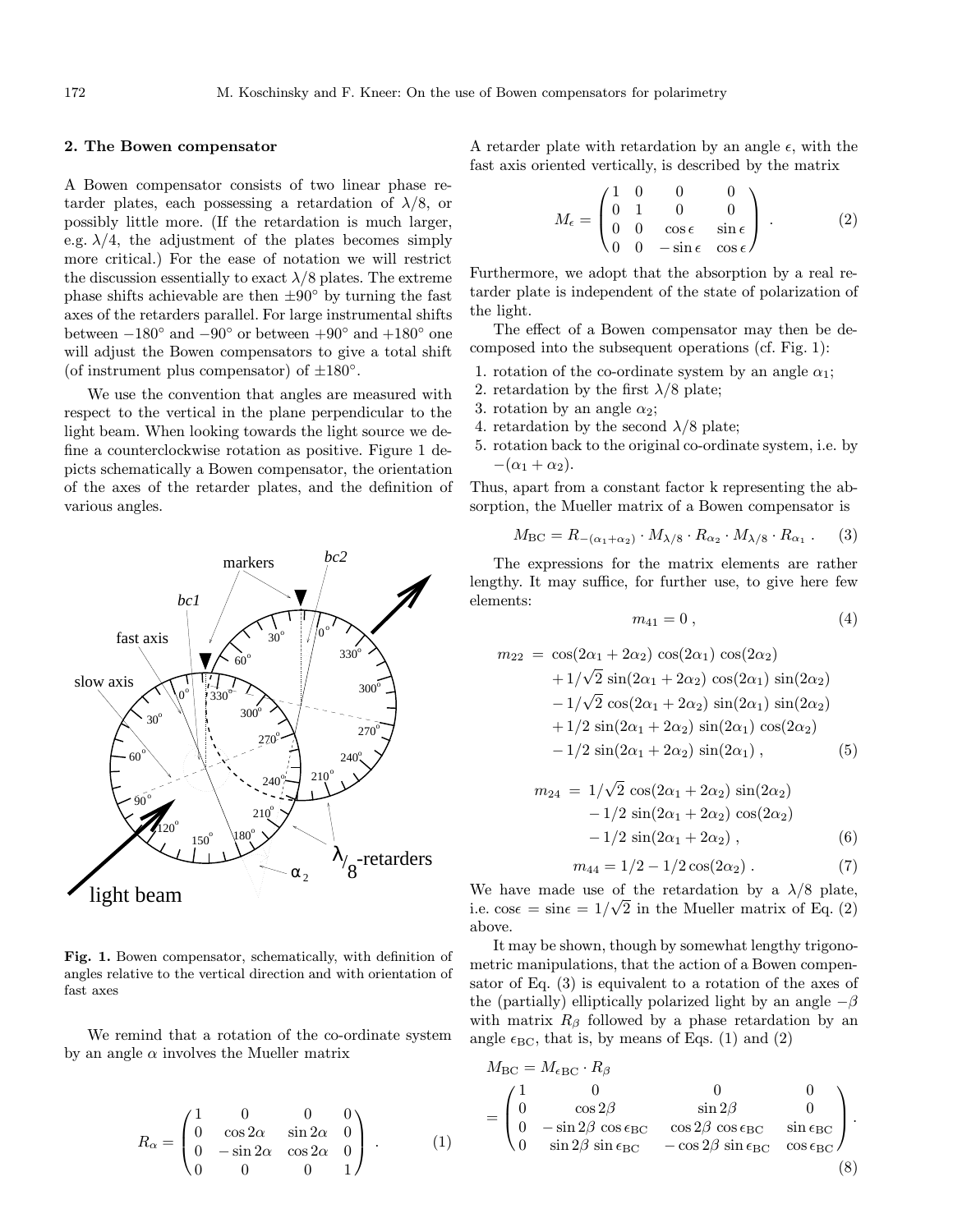The angle  $-\beta$  is a physical rotation of the polarization of the incoming light with respect to the fixed co-ordinate system. So, although it is *clockwise* a rotation matrix with the same signs as in Eq. (1) has to be used. Comparing now the matrix elements of (3) and (8) one obtains from (7) for a desired retardation  $\epsilon_{BC}$ 

$$
\alpha_2 = 1/2 \arccos(1 - 2\cos\epsilon_{BC})
$$
 (9)

and

$$
\alpha_1 = 1/2 \arctan(\sqrt{2} \tan \alpha_2) - \alpha_2. \tag{10}
$$

Another possible combination is  $\alpha'_1 = -\alpha_1$  and  $\alpha'_2 = -\alpha_2$ . Inspection of the matrix element  $m_{33}$  in (3) shows that then  $\beta' = -\beta$ . The rotation by  $-\beta$  is inevitable. But it is a known angle from the matrix element  $m_{22}$  in Eqs. (5) and (8) and it turns out to be small,  $|\beta| < 10^{\circ}$  (see below).

The above representation, Eq. (8), of a Bowen compensator by rotation of the polarization axes of the incoming light followed by a phase retardation is adequate if the compensator is mounted in front of the device whose phase change is to be compensated. (We apply Bowen compensators in this way at the GCT on mechanical grounds.) In cases where the compensator is to be mounted behind the optical device one takes the representation in which the action of the Bowen compensator is equivalent to a desired phase change  $\epsilon_{BC}$  followed by a rotation of the incoming polarized light by an angle  $-\beta$  or

$$
M_{\rm BC} = R_{\beta} \cdot M_{\epsilon \rm BC}
$$
  
= 
$$
\begin{pmatrix} 1 & 0 & 0 & 0 \\ 0 & \cos 2\beta & \sin 2\beta \cos \epsilon_{\rm BC} & \sin 2\beta \sin \epsilon_{\rm BC} \\ 0 & -\sin 2\beta & \cos 2\beta \cos \epsilon_{\rm BC} & \cos 2\beta \sin \epsilon_{\rm BC} \\ 0 & 0 & -\sin \epsilon_{\rm BC} & \cos \epsilon_{\rm BC} \end{pmatrix}.
$$
(11)

Here, from Eqs. (7), (8), and (11),  $\alpha_2$  is the same as above in Eq. (9), while  $\alpha_1$  becomes

$$
\alpha_1 = 1/2 \arctan(1/\sqrt{2} \tan \alpha_2). \tag{12}
$$

The difference between this  $\alpha_1$  and the one from the other representation, Eq.  $(10)$ , is small, about  $1°$ .

A possible realisation of a Bowen compensator is sketched in Fig. 1. The view here is along the light path. The markers are oriented vertically. To achieve a retardation  $\epsilon_{BC}$  one sets the angle bc1 of the fast axis of the first  $\lambda/8$  plate with respect to the marker to  $bc1 = \alpha_1$  and the angle bc2 of the second  $\lambda/8$  plate to  $bc2 = \alpha_2 + \alpha_1$ . The angle  $\alpha_2$  of the second fast axis with respect to the first is thus  $bc2 - \alpha_1 = \alpha_2$ .

Figure 2 shows in the upper panel settings of bc1 and bc2 for required phase retardations  $\epsilon_{BC}$  from  $0°$  to  $90°$ . In the example of Fig. 1 we have  $bc1 \approx 338° \approx -22°$ and  $bc2 = 12°$ , thus  $\alpha_2 = 34°$ . The retardation is, from Fig. 2,  $\epsilon_{BC} = 72^\circ$ . The lower panel of Fig. 2 gives the rotation angle  $\beta$ . In the same example we have  $\beta \approx 9.7^{\circ}$ . For  $\epsilon_{BC} = 0^{\circ}$  it suffices to orient the fast axes of the  $\lambda/8$  plates perpendicularly to each other,  $\alpha_2 = 90^\circ$  for any  $\alpha_1$ , and  $\beta = 0^{\circ}$  results from Eq. (5), which was expected. Likewise, for  $\epsilon_{BC} = 90^{\circ}$  one has  $\alpha_1 = \alpha_2 = 0^{\circ}$  from (9) and (10) and  $\beta = 0^{\circ}$  from (5).



Fig. 2. Orientations bc1 and bc2 of the  $\lambda/8$  plates for a prescribed phase retardation  $\epsilon_{BC}$  (upper panel) and corresponding rotation  $-\beta$  of the polarization of the incoming light (lower panel)

To produce negative phase shifts,  $-90^{\circ} \leq \epsilon_{BC} < 0^{\circ}$ , one rotates both  $\lambda/8$  plates by 90°, i.e.  $\alpha_1(-\epsilon_{BC})$  =  $\alpha_1(\epsilon_{BC}) + 90^\circ$ . This interchanges their fast and slow axes. Inspection of the matrix elements in (3) shows that  $m_{34}$ ,  $m_{42}$ , and  $m_{43}$  in Eq. (8) change sign, while all others remain unchanged, thus under this operation  $\epsilon_{BC} \rightarrow -\epsilon_{BC}$ , and  $\beta(\epsilon_{BC})$  is symmetric to  $\epsilon_{BC} = 0$ .

## 3. Applications: compensation of image rotation, image scanning

A coudé telescope rotates the image uniformly by  $360^\circ$ per day. This can be compensated by a Dove prism or, in order to avoid chromatic aberrations, by a mirror system such as sketched in Fig. 3. This system has to be counterrotated with half the angular velocity, i.e. with 180◦ per day. The device is mounted in front of the image plane. It may also be used to rotate the image into any desired orientation with respect to the post-focal instrumentation (spectrograph etc.). At the GCT we employ a very similar setup also for image scanning. The scanner consists again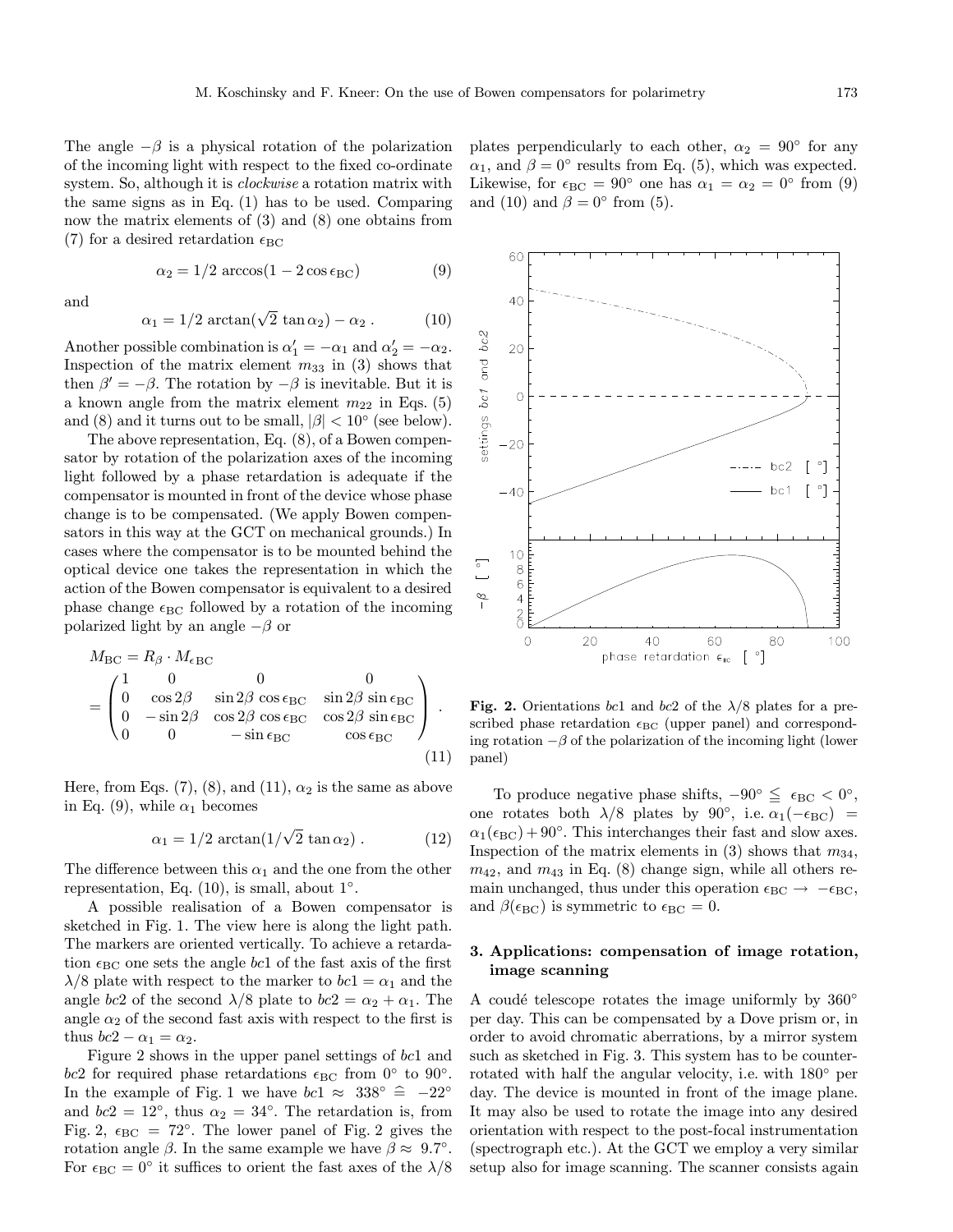of three mirrors with exactly the same orientation as in Fig. 3. But instead of rotating the device it is shifted in the direction perpendicular to the light beam and parallel to the plane of incidence. It may easily be seen that a displacement of this three-mirror system by a certain amount  $\Delta x$  shifts the image by  $2\Delta x$ , while the focal length of the telescope remains unchanged.



Fig. 3. Three-mirror system to compensate image rotation or to rotate the image in the focal plane

The essential point here is that the reflections introduce substantial polarization, mainly  $U \leftrightarrow V$  crosstalk and some small amount of linear polarization. Since the planes of incidence of all three mirrors coincide the combined Mueller matrix of the image rotator IR is the product of the matrices of each mirror. The result is that of a single mirror which is (Capitani et al. 1989; Martínez Pillet & Sánchez Almeida 1991)

$$
M_{\rm IR} = M_1 \cdot M_2 \cdot M_3
$$
  
=  $\frac{R_{\perp}^2}{2} \begin{pmatrix} 1 + X^2 & 1 - X^2 & 0 & 0 \\ 1 - X^2 & 1 + X^2 & 0 & 0 \\ 0 & 0 & 2X \cos \epsilon & 2X \sin \epsilon \\ 0 & 0 & -2X \sin \epsilon & 2X \cos \epsilon \end{pmatrix}$  (13)

Here  $X = R_{\parallel}/R_{\perp}$  with Frenel's amplitude reflection coefficients  $R_{\parallel}$  and  $R_{\perp}$  for the electric vector parallel and perpendicular to the plane of incidence, respectively,  $R_{\parallel} =$  $R_{\parallel,1} \cdot R_{\parallel,2} \cdot R_{\parallel,3}$ , and  $R_{\perp} = R_{\perp,1} \cdot R_{\perp,2} \cdot R_{\perp,3}$ .  $\epsilon$  is the sum of the phase retardations upon reflection, i.e.

$$
\epsilon = \epsilon_{60^{\circ}} + \epsilon_{30^{\circ}} + \epsilon_{60^{\circ}} = 2\epsilon_{60^{\circ}} + \epsilon_{30^{\circ}}.
$$
 (14)

We use mirrors produced with a silver plating technique (Tafelmaier Dünnschicht Technik) for which we measure  $X \approx 0.90-1.03$  for the total image rotator at wavelengths of 480−770 nm, somewhat dependent on wavelength, while the total reflectivity is  $(R_{\perp}^2 + R_{\parallel}^2)/2 \approx$ 0.87 $-0.98$ . With this X close to unity Eq. (13) may be approximated as

$$
M_{\rm IR} \approx R_{\perp}^{2} X \begin{pmatrix} 1 & 1 - X & 0 & 0 \\ 1 - X & 1 & 0 & 0 \\ 0 & 0 & \cos \epsilon & \sin \epsilon \\ 0 & 0 & -\sin \epsilon & \cos \epsilon \end{pmatrix} . (15)
$$

For  $X = 0.90$  the matrix elements  $(1 + X^2)/(2X)$  in (13) amount to 1.0056 and the elements  $(1 - X^2)/(2X)$  are 0.1056 instead of 0.100 in (15). The errors are thus small. With the measured  $X$ , the device introduces 2–10 percent linear polarization through the  $I \rightarrow Q$  crosstalk. But this is constant within a certain wavelength band, e.g. across a spectral line, and can thus be corrected for during the data reduction.

The phase retardation  $\epsilon$  depends on wavelength. It can be measured in the laboratory by inserting the device between rotatable linear polarizers into a preferentially parallel light beam and by measuring the transmitted intensity which depends on the orientation of the polarizers with respect to the device (for the detailed procedure of the determination of  $\epsilon$  see Koschinsky 1995). The result for the image rotator (and for the image scanner with identically mounted mirrors) of the GCT on Tenerife is shown in Fig. 4.



Fig. 4. Phase retardation produced by the three mirrors of the image rotator of the GCT. The crosses are the measurements, the solid curve is a third order polynomial fit to the crosses

A word about the use of mirrors with high reflectivity,  $1 - R_{\parallel}^2 \ll 1$  and  $1 - R_{\perp}^2 \ll 1$  is appropriate here. We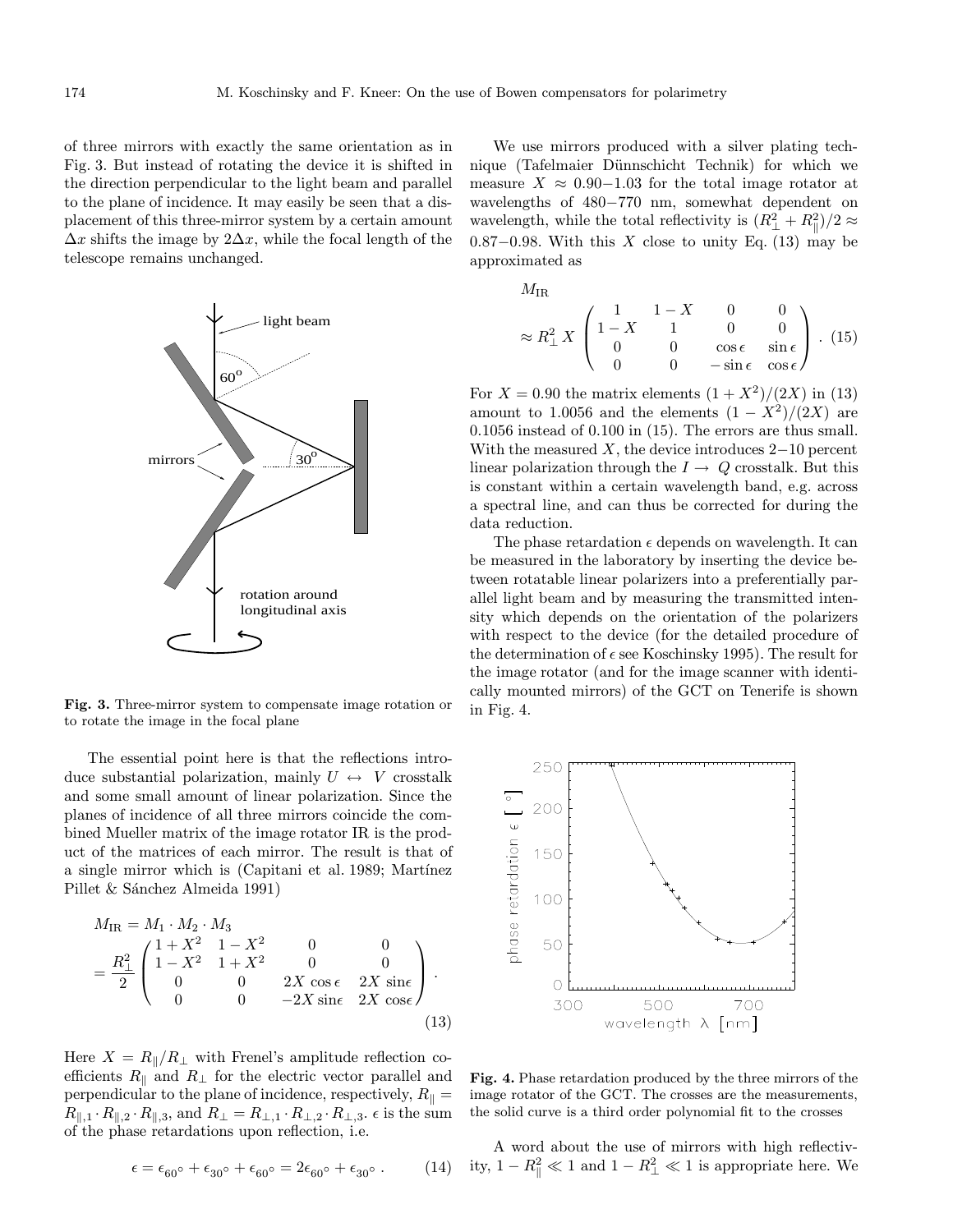

Fig. 5. Phase retardation and its dependence on the reflection angle for a single multi-layer mirror and for a silver plating mirror, measured with a He-Ne laser at 632.8 nm

have tested mirrors coated with multi-layers to give reflectivity close to 1.0 in the wavelength range 500−700 nm. Their retardation  $\epsilon$  turned out to be extremely sensitive on the reflection angle  $\alpha_r$  as is demonstrated in Fig. 5. The GCT has an f-ratio of 1:56, thus twice the aperture angle amounts to approximately 1◦. From Fig. 5 one sees that for the multi-layer mirrors  $\epsilon$  changes from about  $90^{\circ}$  at  $\alpha_{\rm r} = 59^\circ 5$  to about  $50^\circ$  at  $\alpha_{\rm r} = 60^\circ 5$ . The device (image rotator or image scanner) would thus act as a depolarizer if mounted in an (only weakly) convergent light beam.

The actual, wavelength dependent settings of the  $\lambda/8$ plates of a Bowen compensator in Fig. 4 are depicted in Fig. 6. We remind from the previous section that  $-bc1$ and −bc2 (mod 360◦) are also possible orientations. Not only the optimum values of bc1 and bc2 are given but also those orientations which would produce a crosstalk of 2 percent, or  $(m_{42}^2 + m_{43}^2)^{1/2} = 0.02$  in Eq. (3), i.e. if  $\epsilon_{\text{BC}}$  is too small or too large. It is seen that the adjustment of the  $\lambda/8$  plates is not critical within  $\pm 5^{\circ}$  if one allows a small amount of crosstalk.

Actual retarder plates will not be fully achromatic and will not have the exact desired phase retardation, in the present case of 45◦. The settings of such non-perfect plates has to be calculated from Eqs. (3) and (8) with use of the correct retardances.

The transmission of the image rotator and of the image rotator plus Bowen compensator is given in Table 1 for few wavelengths. The light loss of the compensated device is thus 22−32 percent.

# 4. Conclusion

It is sometimes inevitable to introduce into the optical path of a telescope additional optical elements to enlarge its capabilities and cope with the observational needs. A typical case is a mirror device as above in Fig. (3) to compensate image rotation. The instrumental polarization produced by such additional elements, especially the



Fig. 6. Upper panel: orientation of the retarder plates with respect to the vertical vs. wavelength for the retardations of Fig. 4. Also shown are curves for which a  $(Q, U) \leftrightarrow V$ crosstalk of 2 percent occurs. Lower panel: Rotation angle  $-\beta$ vs. wavelength for the same retardances of Fig. 4

Table 1. Transmission of image rotator IR and image rotator plus Bowen compensator BC

| $\lambda$ (nm) | IR.  | $IR + BC$ |
|----------------|------|-----------|
| 525            | 0.88 | 0.68      |
| 630            | 0.88 | 0.78      |
| 656            | 0.85 | 0.75      |

 $(Q, U) \leftrightarrow V$  crosstalk due to the phase changes upon reflection, can often be neutralized by a Bowen compensator. We have shown that a Bowen compensator is easy to handle, once it became clear how it acts. We have successfully implemented it in the Gregory Coudé Telescope on Tenerife.

Acknowledgements. The Gregory Coudé Telescope is operated by the Universitäts-Sternwarte Göttingen at the Spanish Observatorio del Teide/Tenerife of the Instituto de Astrofísica de Canarias.